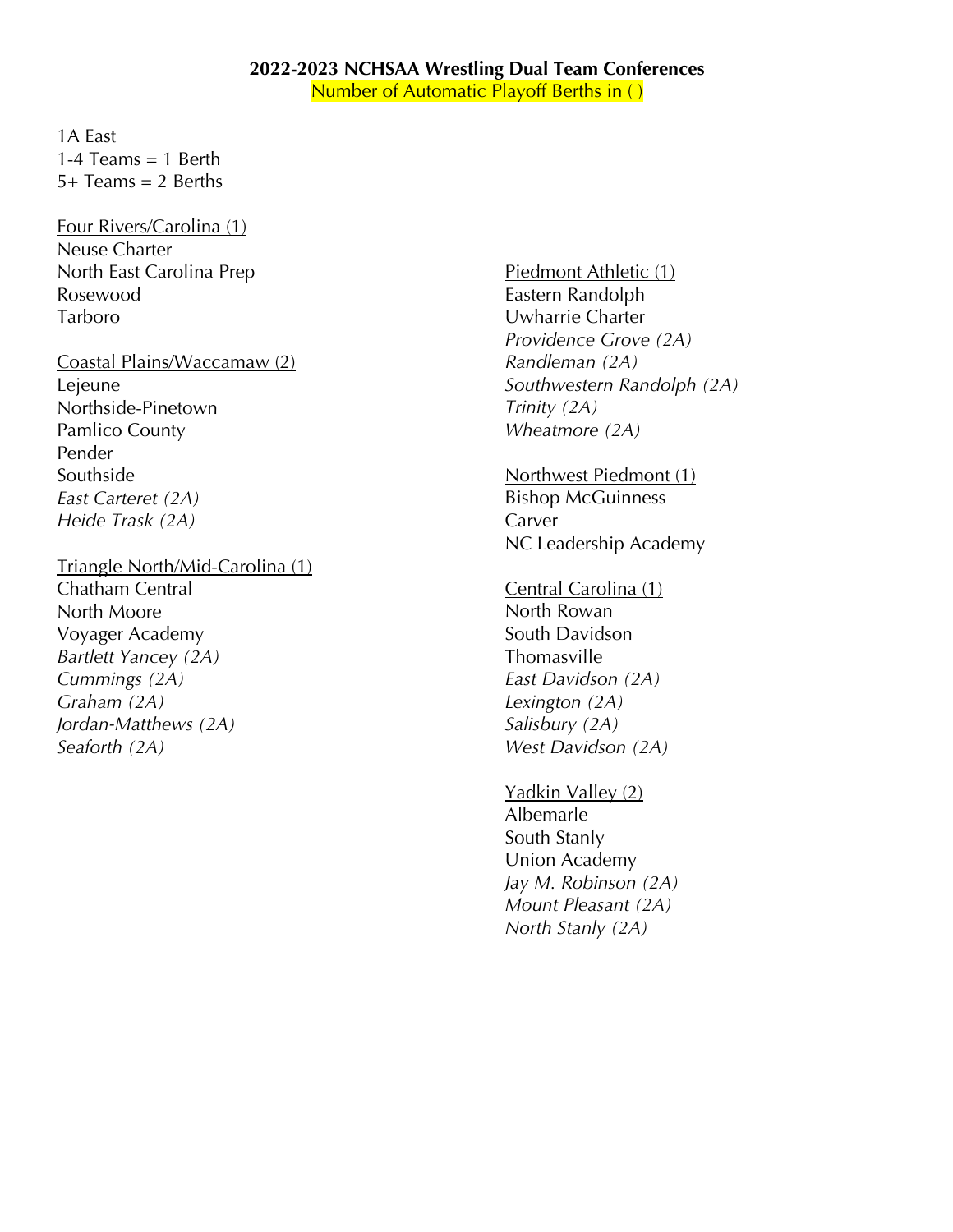# 1A West 1-4 Teams  $= 1$  Berth 5+ Teams = 2 Berths

- Northwest (2) Alleghany East Wilkes Elkin Mount Airy North Stokes South Stokes **Starmount**
- Southern Piedmont (2) Bessemer City Cherryville Thomas lefferson *Burns (2A) East Gaston (2A) Shelby (2A)*
- Catawba Shores/Metro 8 (2) Apprentice Academy Bradford Preparatory Corvian Community Langtree Charter Mountain Island Charter *Lincoln Charter (2A)*

# Western Highlands (2) Avery Draughn Mitchell Mountain Heritage Rosman *Madison (2A) Owen (2A)*

Smoky Mountain (2) Andrews Cherokee Hayesville Murphy Robbinsville Swain County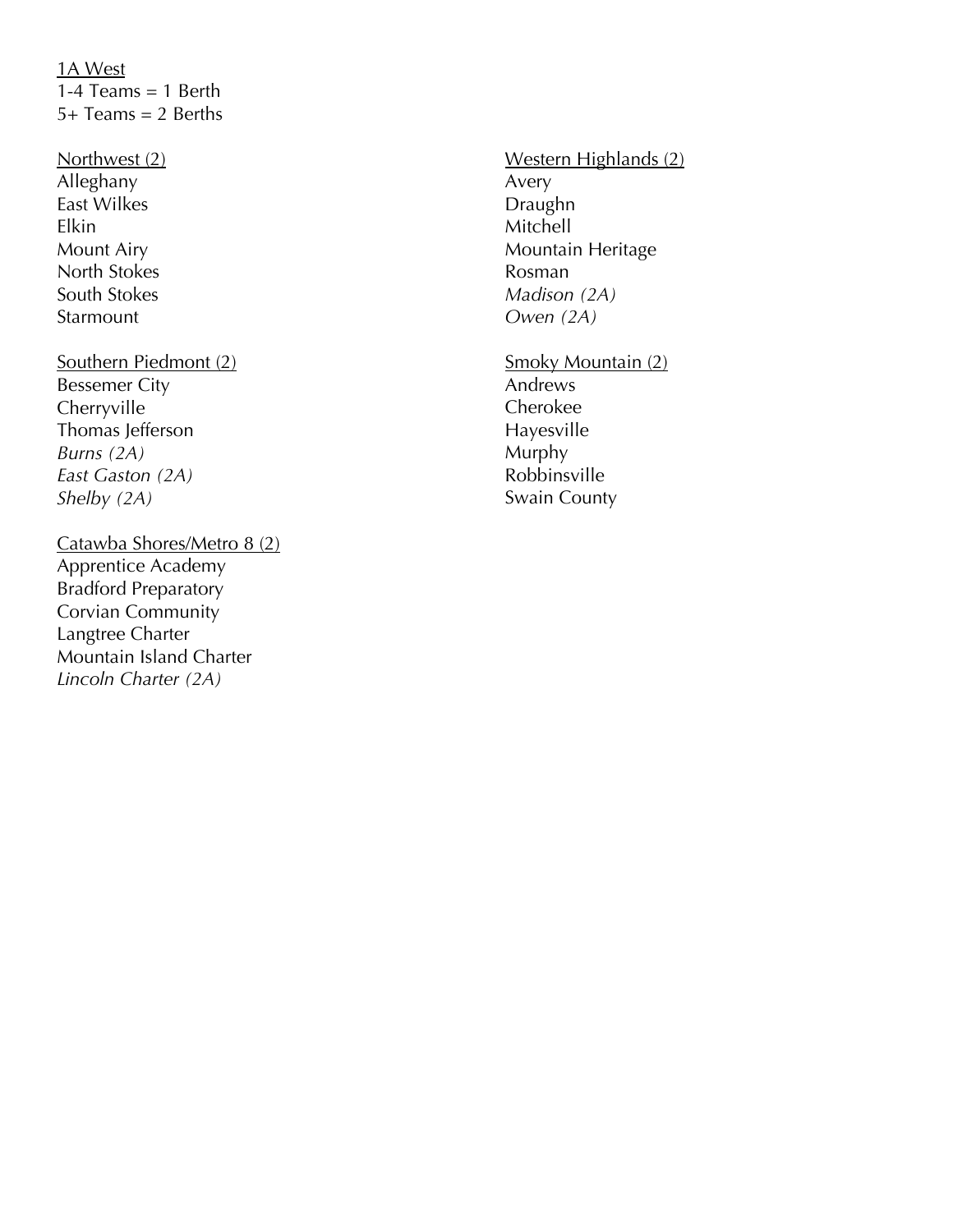2A East 1-4 Teams  $= 1$  Berth  $5+$  Teams = 2 Berths

#### Northeastern Coastal (1) Hertford County

Holmes Manteo **Northeastern** *Currituck County (3A) First Flight (3A)*

#### Coastal Plains/Waccamaw (1)

East Carteret Heide Trask *Lejeune (1A) Northside-Pinetown (1A) Pamlico (1A) Pender (1A) Southside (1A)*

Eastern Plains (2) Ayden-Grifton Farmville Central Greene Central North Pitt SouthWest Edgecombe Washington West Craven

East Central/Southeastern Athletic (1) North Lenoir South Lenoir Southwest Onslow St. Pauls

Neuse 6 (1) Beddingfield Eastern Wayne North Johnston

The Big East (1) Bunn Louisburg Nash Central Roanoke Rapids *Franklinton (3A) Northern Nash (3A) Rocky Mount (3A) Southern Nash (3A)*

#### Super Six/Northern Lakes Athletic (1)

Granville Central NCSSM South Granville Webb *Carrboro (3A) DSA (3A) Southern Durham (3A) Vance County (3A)*

### Triangle North/Mid-Carolina (2)

Bartlett Yancey Cummings Graham Jordan-Matthews **Seaforth** *Chatham Central (1A) North Moore (1A) Voyager Academy (1A)*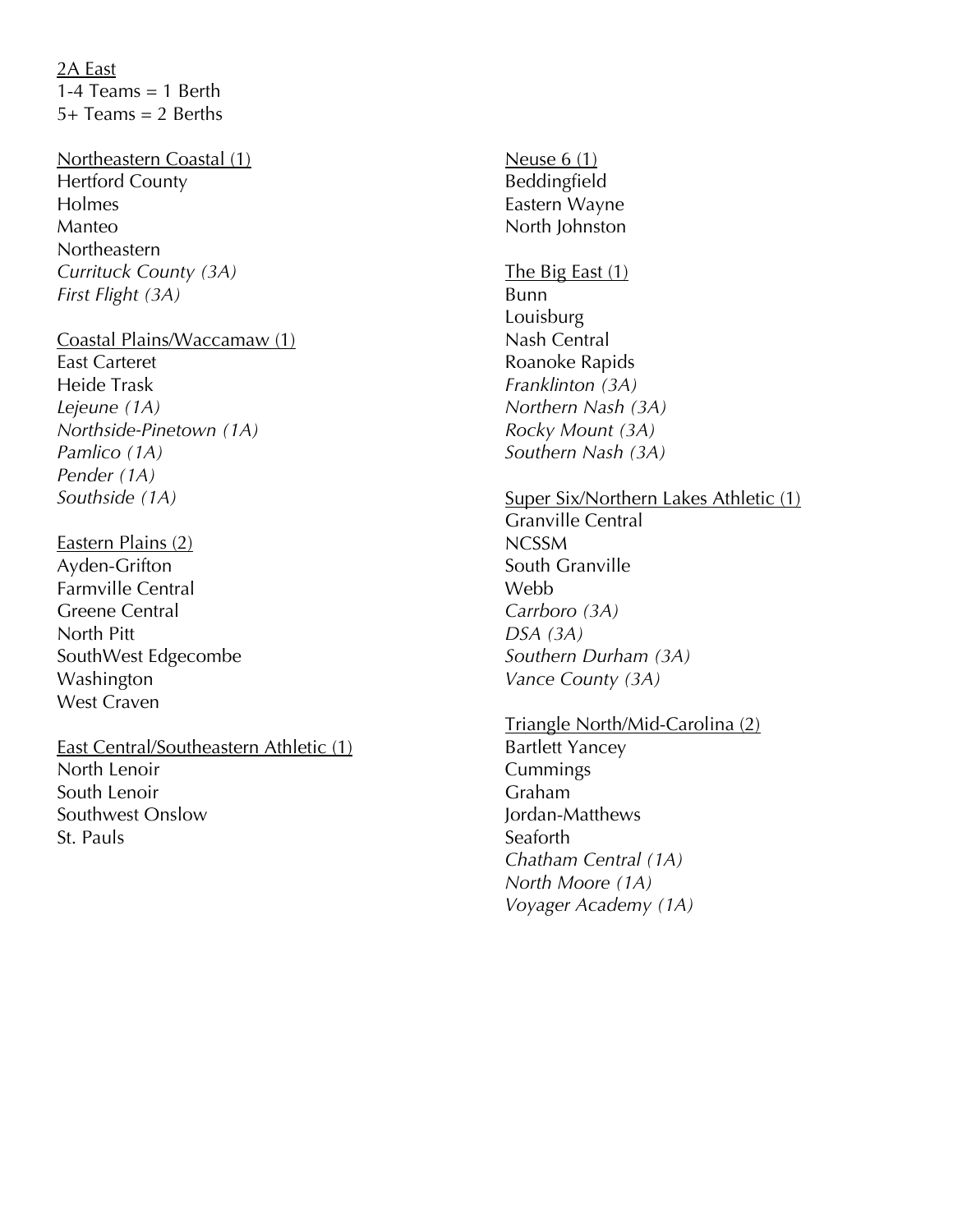2A West 1-4 Teams  $= 1$  Berth 5+ Teams = 2 Berths

Piedmont Athletic (2) Providence Grove Randleman Southwestern Randolph Trinity Wheatmore *Eastern Randolph (1A) Uwharrie Charter (1A)*

Mid -State (2) Andrews, T.W. McMichael Morehead North Forsyth Reidsville Walkertown West Stokes

#### Rocky River (1) Anson Forest Hills Monroe West Stanly *Central Academy (3A) Parkwood (3A)*

Central Carolina (1) East Davidson Lexington **Salisbury** West Davidson *South Davidson (1A) Thomasville (1A)*

# Catawba Shores/Metro 8 ( 1 )

Lincoln Charter *Apprentice Academy (1A) Bradford Preparatory (1A) Corvian Community (1A) Langtree Charter (1A) Mountain Island Charter (1A)*

Yadkin Valley (1) Mount Pleasant North Stanly Robinson, J.M. *Albemarle (1A) South Stanly (1A) Union Academy (1A)*

#### Foothills (2)

East Surry Forbush North Surry North Wilkes Surry Central West Wilkes Wilkes Central

#### Southern Piedmont ( 1 ) Burns East Gaston Shelby *Bessemer City (1A) Cherryville (1A) Thomas Jefferson (1A)*

#### Mountain Foothills 7 (2) Brevard Chase East Rutherford Hendersonville Patton Polk County

R-S Central

# Western Highlands (1)

Madison Owen *Avery (1A) Draughn (1A) Mitchell (1A) Mountain Heritage (1A) Rosman (1A)*

# <u>Catawba Valley Athletic (2)</u>

Bandys Bunker Hill East Burke Lincolnton Maiden Newton -Conover West Caldwell West Lincoln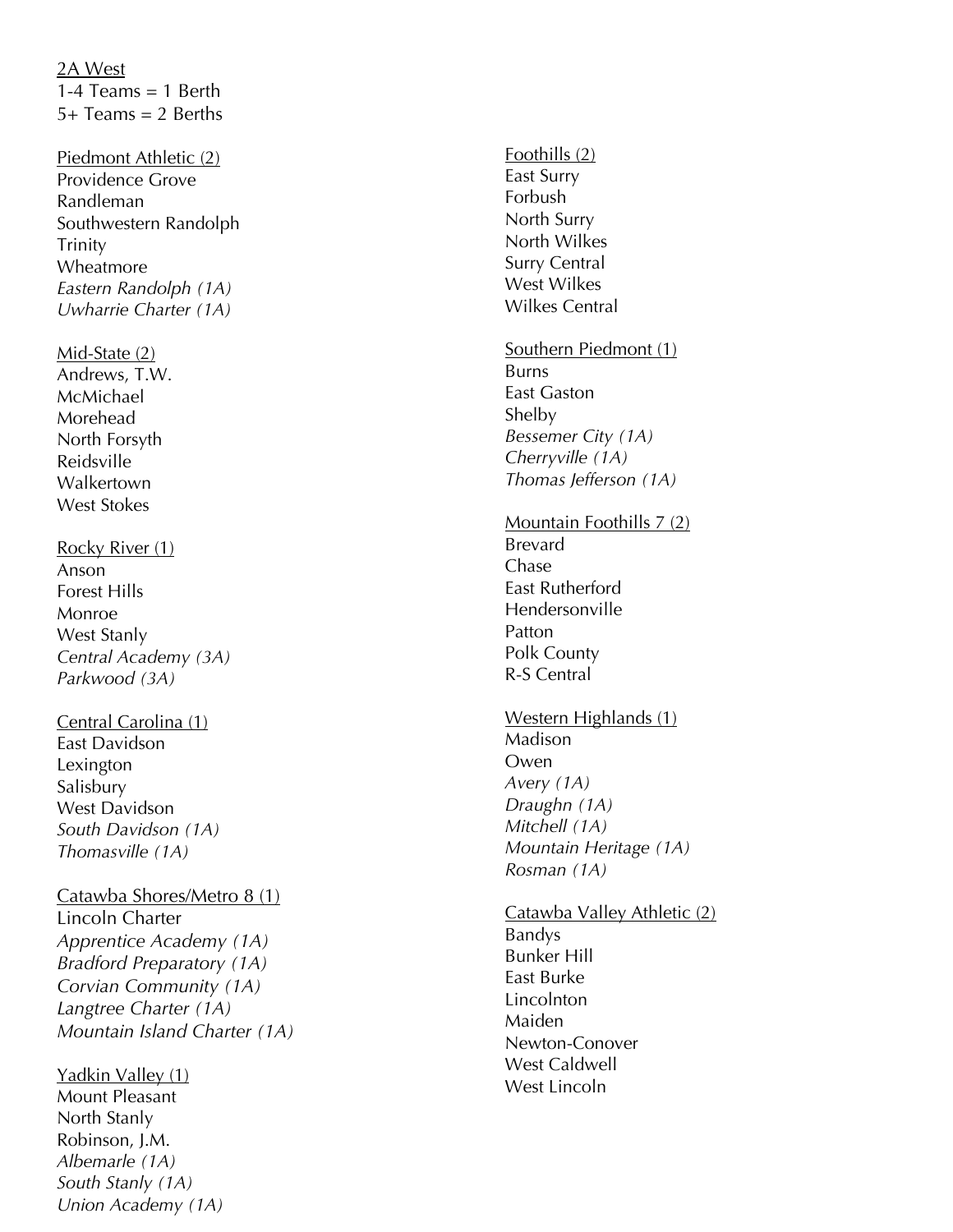3A East 1-4 Teams  $= 1$  Berth  $5+$  Teams = 2 Berths

#### Northeastern Coastal (1)

Currituck County First Flight *Hertford County (2A) Holmes (2A) Manteo (2A) Northeastern (2A)*

#### Coastal (2)

Croatan Dixon Richlands Swansboro West Carteret White Oak

Big East (2) Havelock Jacksonville Northside -Jacksonville Rose, J.H. South Central *Conley, D.H. (4A) New Bern (4A)*

Mideastern (1) North Brunswick South Brunswick West Brunswick *Ashley (4A) Hoggard (4A) Laney (4A) New Hanover (4A) Topsail (4A)*

#### Quad County (2)

Aycock, C.B. East Wake Fike Hunt Smithfield -Selma South Johnston Southern Wayne West Johnston

### United 8 (1) Byrd, Douglas Cape Fear Seventy -First *Britt, Jack (4A) Gray's Creek (4A) Lumberton (4A) South View (4A) Swett, Purnell (4A)*

All American (2) Harnett Central Sanford, Terry Smith, E.E. **Triton** Western Harnett Westover *Overhills (4A) Pine Forest (4A)*

#### Sandhills (1)

Lee County Scotland County Southern Lee Union Pines *Hoke County (4A) Pinecrest (4A) Richmond Sr. (4A)*

# The Big East (1) **Franklinton** Northern Nash Rocky Mount Southern Nash *Bunn (2A)*

*Louisburg (2A) Nash Central (2A) Roanoke Rapids (2A)*

### Northern Lakes Athletic/Super  $Six(1)$ Carrboro DSA Southern Durham Vance County *Granville Central (2A) NCSSM (2A) South Granville (2A) Webb, J.F. (2A)*

Central (2) Cedar Ridge Eastern Alamance Northwood Orange Person Western Alamance Williams, Walter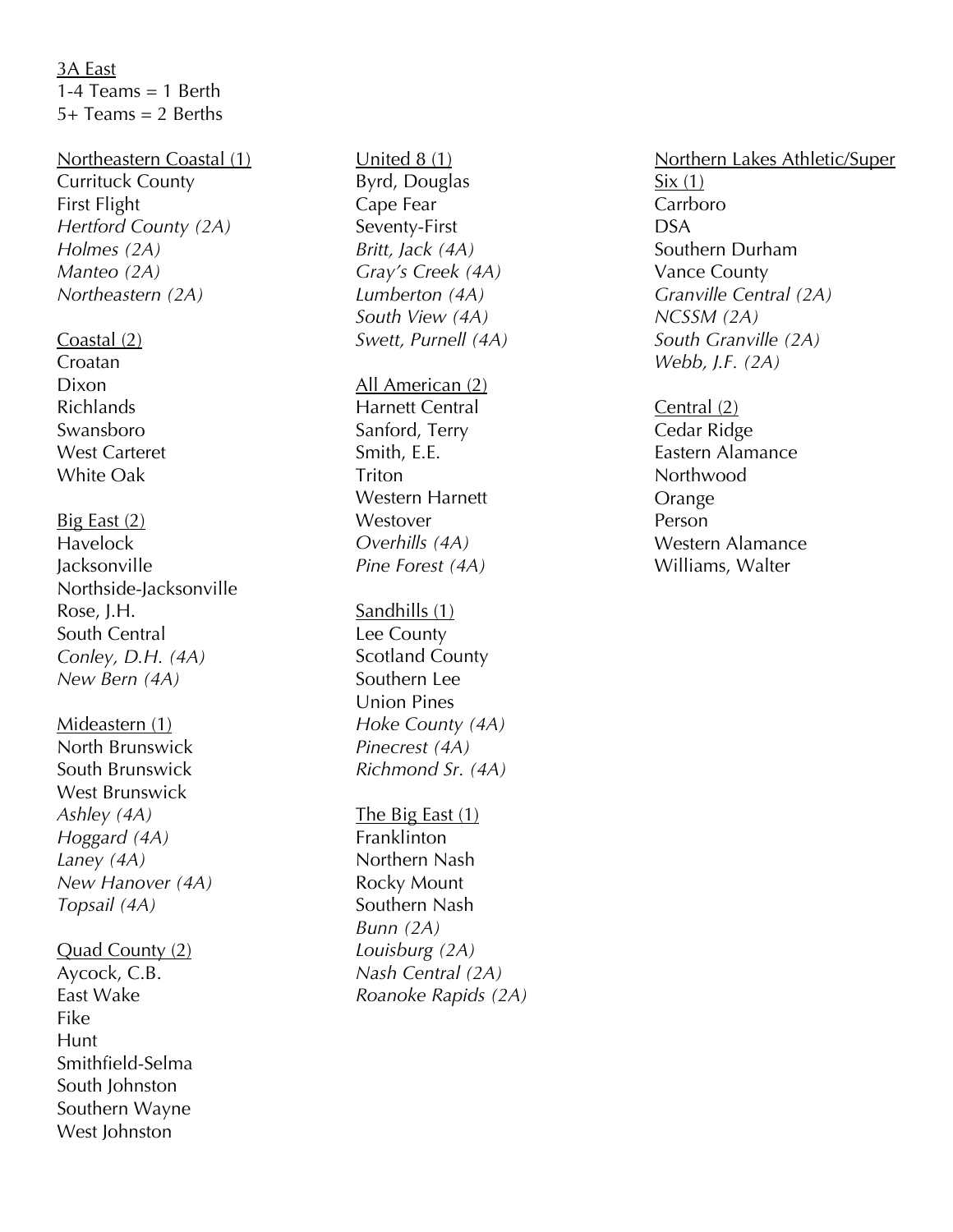## 3A West 1-5 Teams  $= 1$  Berth  $6+=2$  Berths

Rocky River (1) Central Academy Parkwood *Anson (2A) Forest Hills (2A) Monroe (2A) West Stanly (2A)*

### Mid Piedmont (2) Asheboro Central Davidson Ledford Montgomery Central North Davidson Oak Grove

South Piedmont (2) Carson, Jesse Central Cabarrus Concord East Rowan Northwest Cabarrus South Rowan West Rowan

Mid -State (2) Atkins Dudley Eastern Guilford High Point Central Northeast Guilford Rockingham County Smith, Ben L. Southern Guilford

Queen City (1) West Charlotte West Mecklenburg *Chambers, Julius L. (4A) Hopewell (4A) Hough (4A) Mallard Creek (4A) North Mecklenburg (4A)* Big South (2) Ashbrook Cramer, Stuart Crest Forestview Huss, Hunter Kings Mountain North Gaston South Point Western Foothills (2) East Lincoln Foard, Fred T. **Hickory** North Iredell North Lincoln St. Stephens Statesville West Iredell Northwestern (1) Ashe County Freedom Hibriten *Alexander Central (4A) South Caldwell (4A) Watauga (4A)* The Mountain (1) Enka Erwin North Buncombe *Asheville (4A) McDowell (4A) Reynolds, A.C. (4A) Roberson, T.C. (4A)* Mountain 7 (2) East Henderson

Franklin North Henderson Pisgah Smoky Mountain Tuscola West Henderson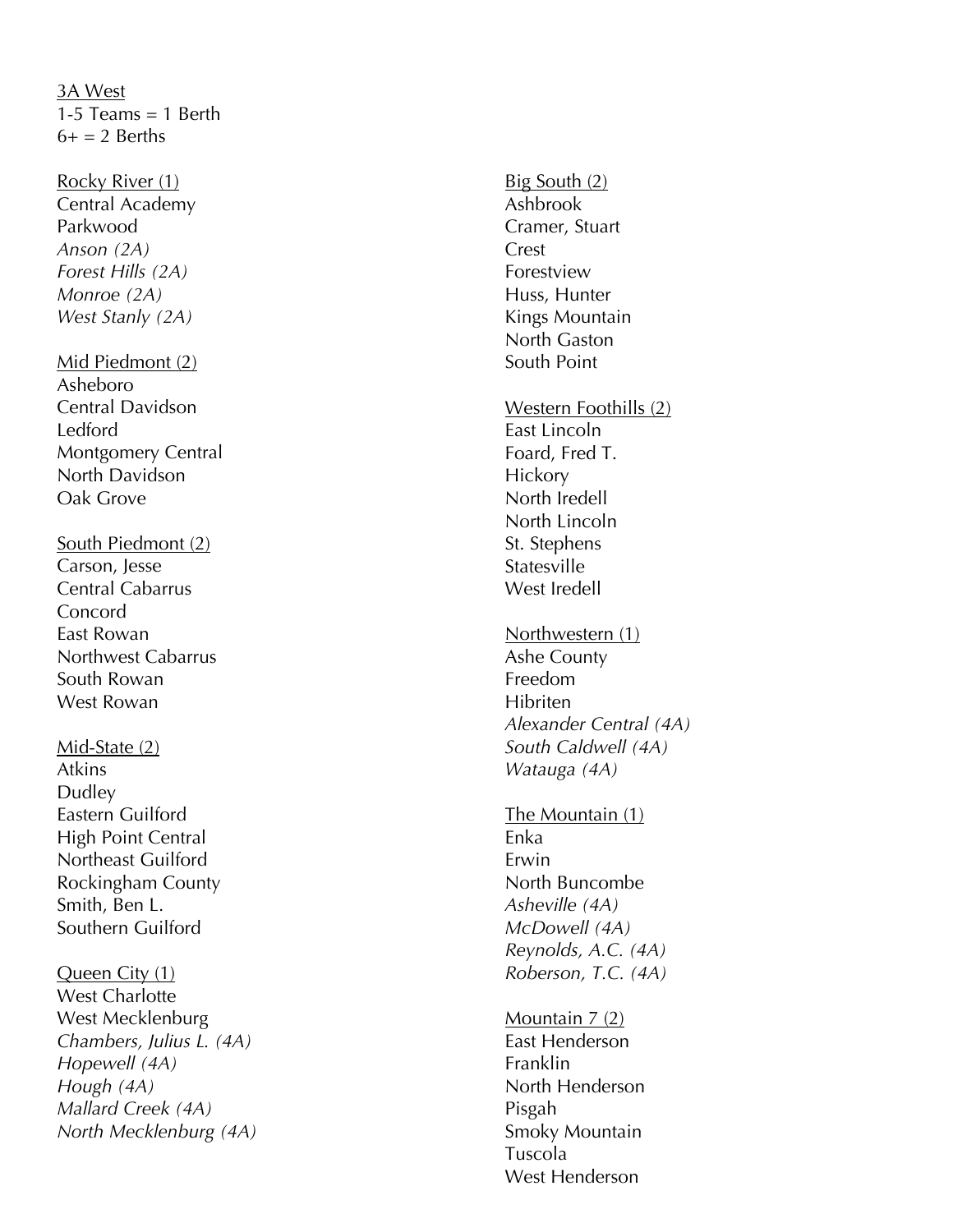4A East 1-5 Teams  $= 1$  Berth  $6+=2$  Berths

Big East (1) Conley, D.H. New Bern *Havelock (3A) Jacksonville (3A) Northside -Jacksonville (3A) Rose, J.H. (3A) South Central (3A)*

Mideastern (1) Ashley Hoggard Laney New Hanover Topsail *North Brunswick (3A) South Brunswick (3A) West Brunswick (3A)*

Greater Neuse River (2) Corinth Holders Clayton Cleveland Fuquay -Varina Garner South Garner Southeast Raleigh Willow Spring

Northern Athletic (2) **Heritage** Knightdale Millbrook Rolesville Wake Forest Wakefield

 $CAP 6 (2)$ Athens Drive Broughton Cardinal Gibbons Enloe Leesville Road Sanderso n

Southwest Wake (2) Apex Apex Friendship Cary Green Hope Green Level Holly Springs Middle Creek Panther Creek

DAC-VII (2) Chapel Hill East Chapel Hill Hillside Jordan, C.E. Northern Durham Riverside -Durham Southern Alamance

United 8 (1) Britt, Jack Gray's Creek Lumberton South View Swett, Purnell *Byrd, Douglas (3A) Cape Fear (3A) Seventy -First (3A)*

All American (1) **Overhills** Pine Forest *Harnett Central (3A) Sanford, Terry (3A) Smith, E.E. (3A) Triton (3A) Western Harnett (3A) Westover (3A)*

Sandhills (1) Hoke County Pinecrest Richmond Sr. *Lee County (3A) Scotland County (3A) Southern Lee (3A) Union Pines (3A)*